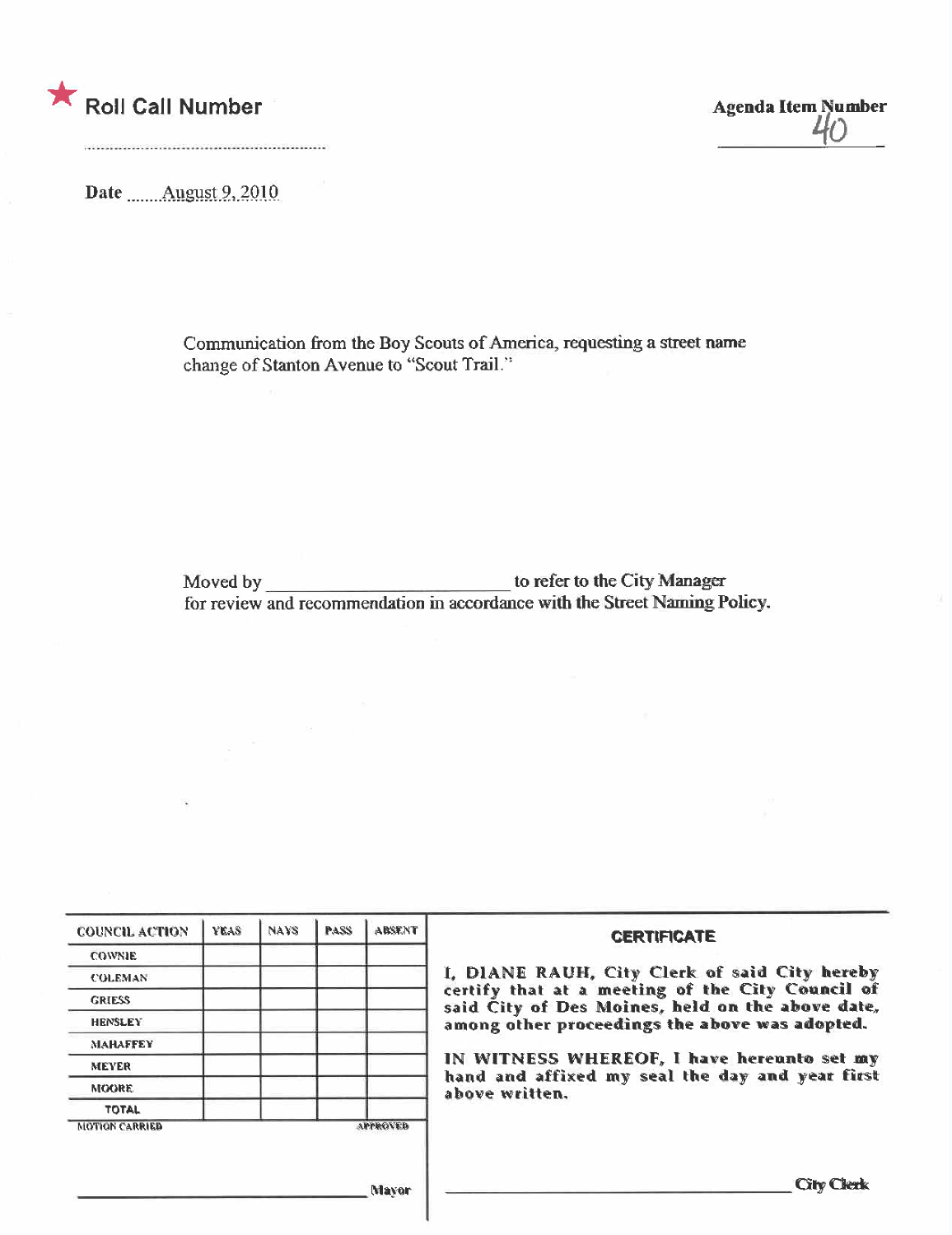Mid-Iowa Council and The Council Boy Scouts of America

 $70$ 



To request fe-naming Stanton Avenue in Des Moines, Iowa December 16, 2009

Mid-Iowa Council requests the City of Des Moines consider renaming the section of Stanton Avenue planned between 63<sup>rd</sup> Street on the West and the yet to be built Southwest Connector.

As this section of Stanton Avenue does not and probably will not ever connect to the other sections of Stanton Avenue, and since it will serve as the primary connector to the new Mid-Iowa Scout Center we respectfully propose this section of Stanton Avenue be re-named to:

Scout Trail

Terry lebo Council President Robert E. Hopper Scout Executive